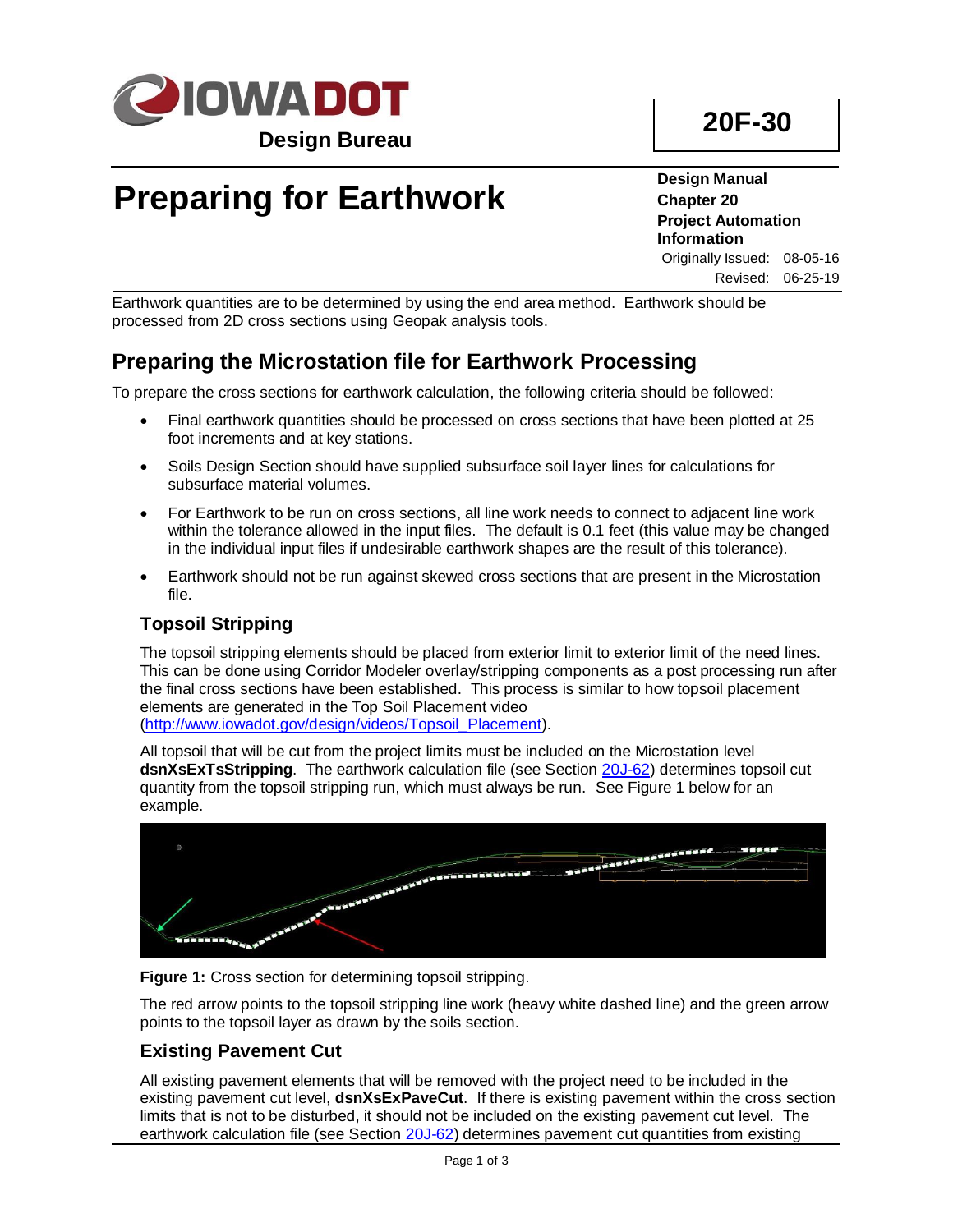pavement cut Microstation elements. These elements are identical to any existing pavement elements within the Microstation file that will be cut out.

## **Earthwork Processing with Geopak Input Files**

After all of the preprocessing work to the cross sections has been completed, input files can be created using the "Create Input Files" tool found within the T Sheet Calculation file. Geopak uses these input files to run the cross sections. Refer to Section [20J-62](20j-62.pdf) for additional information on the creation tool.

Every cross section file will need its own set of input files: Cut and Fill, Existing Pavement Cut, Topsoil Stripping, Plowing and Shaping, Undercut for Subgrade Treatment, and Topsoil Plus-Cut. If a cross section file does not include existing pavement, subgrade treatment, or plowing and shaping, these input files may be omitted.

#### **Cut & Fill Input File (Required)**

This input file is always required. It calculates the Class 10 cut and fill quantities for all materials except topsoil, subgrade treatments, and existing pavement. Any stations skipped while running this file will cause errors in the T Sheet Excel file if the following runs contain data for the same stations, so care should be taken to have the exact same stations run and skipped. The text file produced should begin with "CF\_". An example would be CF\_ML020.txt. This input file will draw shapes on the level dsnXSEarthworkShapes1.

#### **Topsoil Stripping Input File**

This input file is required if a project has topsoil stripping. It calculates the volume of topsoil material that will be cut from the project limits. The difference between the cut volume calculated in this run and the cut volume in the main Cut/Fill run will determine the volume of Class 10 material that would be needed to fill areas that have been stripped below a fill section. The text file produced should begin with "TPS\_". An example would be TPS\_ML020.txt. This input file will draw shapes on the level dsnXSEarthworkShapes2.

#### **Existing Pavement Cut Input File**

This input file is required when a project has existing pavement removals. It calculates the volume of Class 10 material that may need to be replaced by removal of existing pavement underneath areas of fill. The difference between the volume calculated in this run and the main Cut/Fill run will determine the volume of Class 10 material that would be needed to fill areas that have been removed below fill sections. The text file produced should begin with "EXPC\_". An example would be EXPC\_ML020.txt. This input file will draw shapes on the level dsnXSEarthworkShapes3.

#### **Plowing & Shaping Input File**

This input file is required when a project has plowing and shaping (Standard Road Plan [EW-101\)](../SRP/IndividualStandards/eew101.pdf). It calculates the volume of material cut out for plowing and shaping. For this file, run only the station range where plowing and shaping exists. The text file produced should begin with "PS\_". An example would be PS ML020.txt. This input file will draw shapes on the level dsnXSEarthworkShapes4. If multiple areas require plowing and shaping, multiple files will need to be created, as shown below. Name the file using the existing roadway name structure along with additional information to differentiate the files, for example adding a \_1 or \_A. The multiple files names could look as follows:

| CF NBL075(92).txt          | 8/5/2016 3:29 PM  | <b>Text Document</b> | 24 KB        | CF NBL075(92).txt           | 8/5/2016 3:29 PM  | <b>Text Document</b> | 24 KB           |
|----------------------------|-------------------|----------------------|--------------|-----------------------------|-------------------|----------------------|-----------------|
| CF SBL075(92).txt          | 8/5/2016 10:17 AM | <b>Text Document</b> | <b>25 KB</b> | CF SBL075(92).txt           | 8/5/2016 10:17 AM | <b>Text Document</b> | <b>25 KB</b>    |
| CF SRKEST(92).txt          | 8/16/2016 3:28 PM | <b>Text Document</b> | 1 KB         | CF SRKEST(92).txt           | 8/16/2016 3:28 PM | <b>Text Document</b> | 1 <sub>KB</sub> |
| EXPC NBL075(92).bt         | 8/3/2016 2:40 PM  | <b>Text Document</b> | 6 KB         | EXPC NBL075(92).txt         | 8/3/2016 2:40 PM  | <b>Text Document</b> | 6 KB            |
| <b>EXPC SBL075(92).txt</b> | 8/5/2016 10:17 AM | <b>Text Document</b> | 7 KB         | <b>EXPC SBL075(92), bxt</b> | 8/5/2016 10:17 AM | <b>Text Document</b> | 7 KB            |
| PS NBL075(92) 1.bxt        | 8/16/2016 1:25 PM | <b>Text Document</b> | 2 KB         | PS_NBL075(92)_A.bxt         | 8/16/2016 1:25 PM | <b>Text Document</b> | 2 KB            |
| PS NBL075(92) 2.bt         | 8/16/2016 1:25 PM | <b>Text Document</b> | 1 KB         | PS NBL075(92) B.txt<br>or   | 8/16/2016 1:25 PM | <b>Text Document</b> | 1 KB            |
| <b>TIPS NBL0751921.txt</b> | 8/3/2016 2:40 PM  | <b>Text Document</b> | 5 KB         | <b>TPS NBL075(92).txt</b>   | 8/3/2016 2:40 PM  | <b>Text Document</b> | 5 KB            |
| TPS SBL075(92).txt         | 8/5/2016 10:17 AM | <b>Text Document</b> | 6 KB         | $\equiv$ TPS SBL075(92).txt | 8/5/2016 10:17 AM | <b>Text Document</b> | 6 KB            |
| TPS SRKEST(92).txt         | 8/16/2016 3:28 PM | <b>Text Document</b> | 1 KB         | TPS SRKEST(92).txt          | 8/16/2016 3:28 PM | <b>Text Document</b> | 1 KB            |
| UCTP NBL075(92).txt        | 8/3/2016 2:40 PM  | <b>Text Document</b> | 8 KB         | UCTP NBL075(92).txt         | 8/3/2016 2:40 PM  | <b>Text Document</b> | 8 KB            |
| $\Box$ UCTP SBL075(92).txt | 8/5/2016 10:17 AM | <b>Text Document</b> | 8 KB         | UCTP SBL075(92).txt         | 8/5/2016 10:17 AM | <b>Text Document</b> | 8 KB            |
| UCTP SRKEST(92).txt        | 8/16/2016 3:28 PM | <b>Text Document</b> | 1 KB         | UCTP SRKEST(92).txt         | 8/16/2016 3:28 PM | <b>Text Document</b> | 1 KB            |
|                            |                   |                      |              |                             |                   |                      |                 |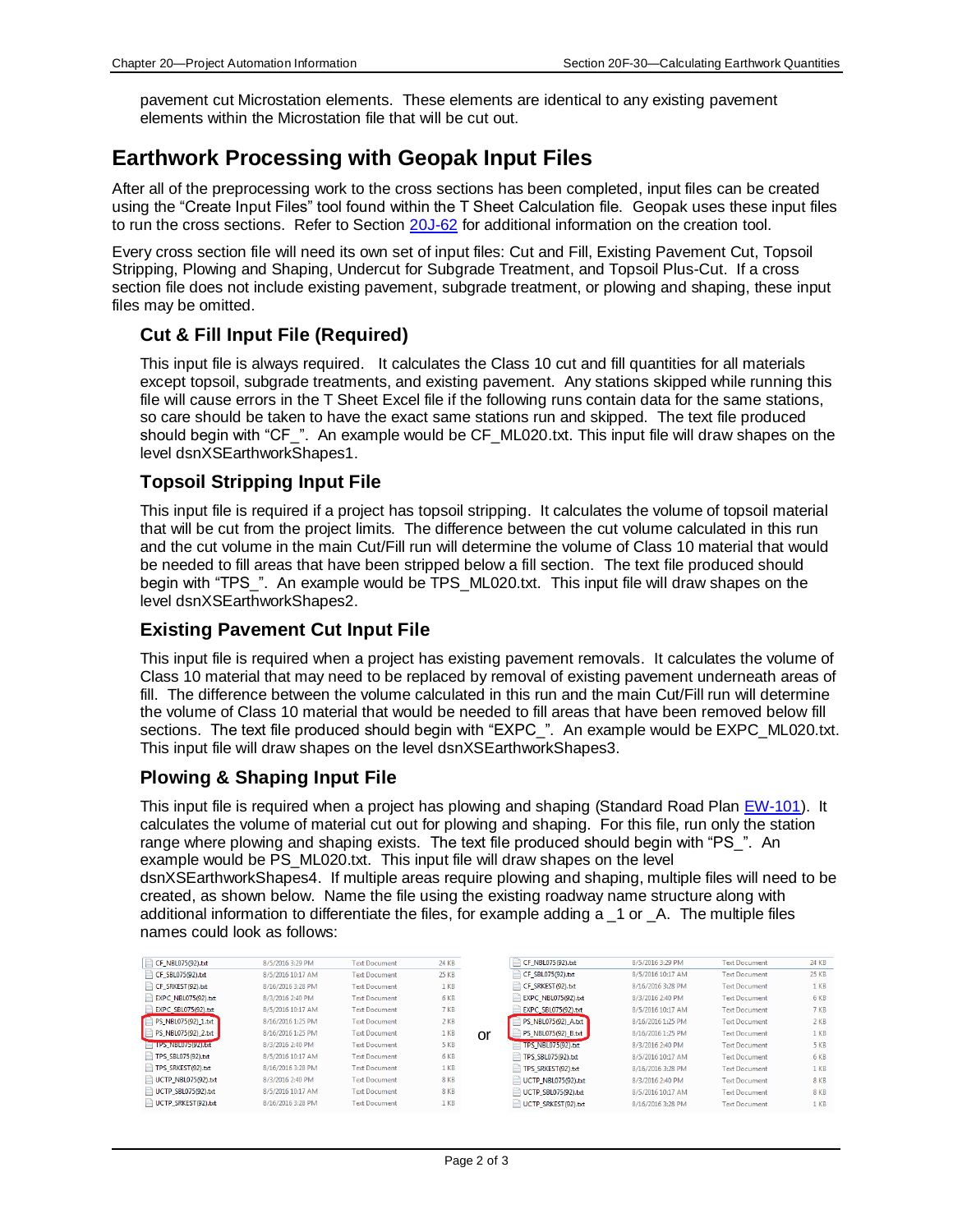#### **Undercut for Subgrade Treatment File**

This input file is provided to contractors, but is not necessary for the calculations*.* It calculates the volume of cuts made beyond the subgrade lines, for instance how much additional cut is required to place select treatment under the subgrade line and the existing ground line. This information will be available in the T Sheet Excel file, but will not appear on the T Sheets. The text file produced should begin with "UCSG\_". An example would be UCSG\_ML020.txt. This input file will draw shapes on the level dsnXSEarthworkShapes5.

#### **Undercut for Topsoil Placement File**

This input file is provided to contractors, but is not necessary for the calculations*.* It calculates the volume of topsoil cuts made beyond the subgrade lines, for instance how much additional cut is required to place slope dressing under the subgrade line and the existing ground line. This information will be available in the T Sheet Excel file, but will not appear on the T Sheets. The text file produced should begin with "UTPS\_". An example would be UTPS\_ML020.txt. This input file will draw shapes on the level dsnXSEarthworkShapes6.

## **Staged Projects**

The staged .txt files need to be grouped in folders by stage, with the stage names as folder names. For instance, the Folders could be titled "Stage\_1" and "Stage\_2". This is how the calculation file will group them.

## **Earthwork Checks**

Once the input files have been run, designers should check each of the dsnXSEarthworkShape levels and ensure that the expected shapes were drawn in. For example, the Topsoil Stripping input file should fill in only the topsoil within the limits of construction. Once satisfied that the correct shapes drew in, designers should spot check end areas and volumes with hand calculations to ensure accuracy.

Only after the designer is satisfied with these results should the T Sheet Excel file be loaded. For information on how to use the T Sheet Excel file, see Section [20J-62.](20J-62.pdf)